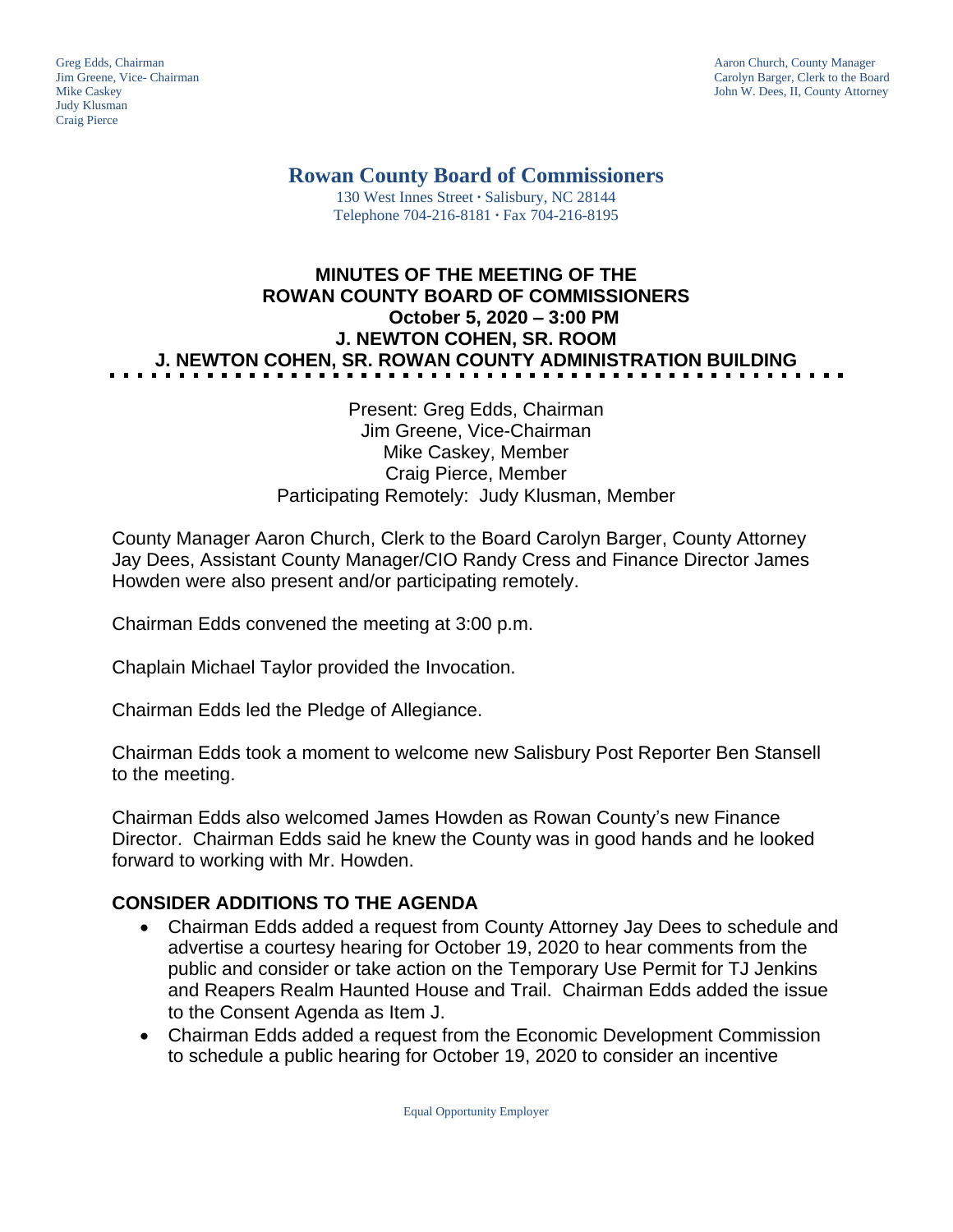request from Project Enterprise. Chairman Edds added the request to the Consent Agenda as Item K.

# **CONSIDER DELETIONS FROM THE AGENDA**

Chairman Edds deleted agenda item #5 (Consider FSW-02-20: Patterson Request).

# **CONSIDER APPROVAL OF THE AGENDA**

Commissioner Pierce moved, Commissioner Greene seconded and the vote to approve the agenda as amended passed unanimously.

# **CONSIDER APPROVAL OF THE MINUTES**

Commissioner Greene moved, Commissioner Pierce seconded and the vote to approve the minutes of the September 21, 2020 Commission Meeting passed unanimously.

# **1. CONSIDER APPROVAL OF CONSENT AGENDA**

Commissioner Klusman moved approval of the Consent Agenda as amended. The motion was seconded by Commissioner Pierce and passed unanimously.

The Consent Agenda consisted of the following:

- A. Second Lease Amendment for Amos Aviation
- B. Lease Agreement with RSSS For Use of Morgan Elementary Parking Lot
- C. Sale of Ground Lease Hangar from Greene to Michael
- D. Schedule Quasi-Judicial Hearing for CUP 01-20 for October 19, 2020
- E. Declare County-Owned Property Off McCleave Road as Surplus and Instruct Clerk to Advertise for Upset Bids
- F. Proposed New Policy for Rowan Transit
- G. Carolina Family Connections Contract Foster Care
- H. Request Approval for Open Broadband Contract for Broadband Expansion
- I. Replacement of HVAC System Lower Unit (EMS) at Agricultural Building
- J. Schedule and advertise a courtesy hearing for October 19, 2020 to hear comments from the public and consider or take action on the Temporary Use Permit for TJ Jenkins and Reapers Realm Haunted House and Trail (addition to the Consent Agenda)
- K. Schedule a public hearing for October 19, 2020 to consider an incentive request from Project Enterprise (addition to the Consent Agenda)

# **2. PUBLIC COMMENT PERIOD**

Chairman Edds opened the Public Comment Period to entertain comments from any citizens wishing to address the Board. With no one coming forward or having phoned in to speak, Chairman Edds closed the Public Comment Period.

# **3. PUBLIC HEARING: SOLAR MORATORIUM ORDINANCE**

Planning Director Ed Muire highlighted the Solar Moratorium Ordinance (Ordinance) and reviewed the authority of the Board of Commissioners.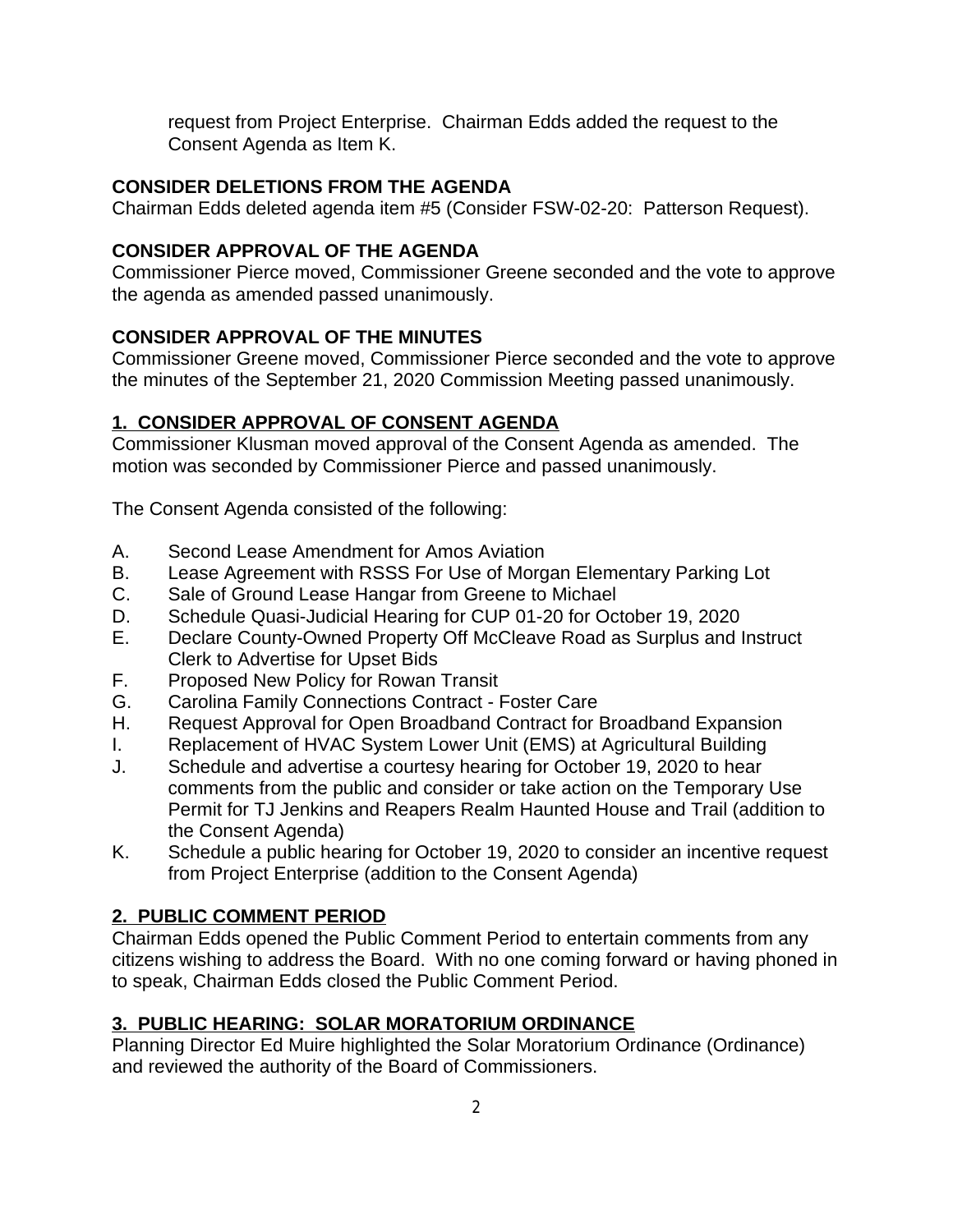Mr. Muire noted it would be a disservice if the Ordinance did not have any statements as to how the COVID-19 Pandemic had impacted the ability to meeting publicly and receive feedback on both sides of the issue.

At its September 21, 2020 meeting, the Commission expressed its intent to extend the moratorium for another six-month period. Mr. Muire discussed Section 2 of the Ordinance pertaining to the rationale for extending the six-month moratorium and the Board's course of action. The effective and termination dates for the recommended actions were included in the Ordinance.

Commissioner Pierce asked if each application would have to come back to the Board for approval and Mr. Muire said yes, in some format. Commissioner Pierce said he wanted to ensure the Board of Commissioners were not removed from the process so the Board could keep control of how citizens would be affected.

Chairman Edds opened the public hearing to receive citizen input regarding the Solar Energy System Moratorium. There were no citizens in the audience, either in person or virtually, wishing to address the Board. There were also no citizens who had phoned in wishing to speak.

Mr. Muire said five (5) emailed comments were also accepted and the Clerk to the Board had provided copies of the emails to the Commissioners. For the record, the emails were from the following: Claudia Register, Carole and Ron Massey, Jackie R. and Kathy S. Webb, Ron and Kathy Webb, and Marie Howell. Each of the emails generally supported the Commissioners extending the moratorium.

Mr. Muire reminded the Board that once the public hearing was closed, the meeting should be recessed to the following afternoon. County Attorney Jay Dees confirmed the Chairman should recess this portion of the meeting to the next day.

Commissioner Pierce moved to extend the Solar Moratorium Ordinance to begin October 6, 2020 and extend until April 6, 2021. The motion was seconded by Commissioner Caskey and passed unanimously.

The ordinance was presented as follows:

An Ordinance to Extend the Moratorium for Establishing or Expanding Ground Mounted Solar Energy Systems In Rowan County's Planning Jurisdiction

WHEREAS, North Carolina General Statutes 153A-34 delegates the authority to govern Rowan County, NC to the Rowan County Board of Commissioners; and,

WHEREAS, North Carolina General Statutes 153A-340 (future codification as NCGS 160D-702) grants North Carolina counties the power to enact zoning and development regulations, "for the purpose of promoting health, safety, morals, or the general welfare;" and,

WHEREAS, North Carolina General Statute 153A-340(h) (future codification as NCGS 160D-107) authorizes counties to adopt temporary moratoria on any development approval required by law provided the duration is reasonable to correct, modify or resolve such conditions necessitating the moratorium; and,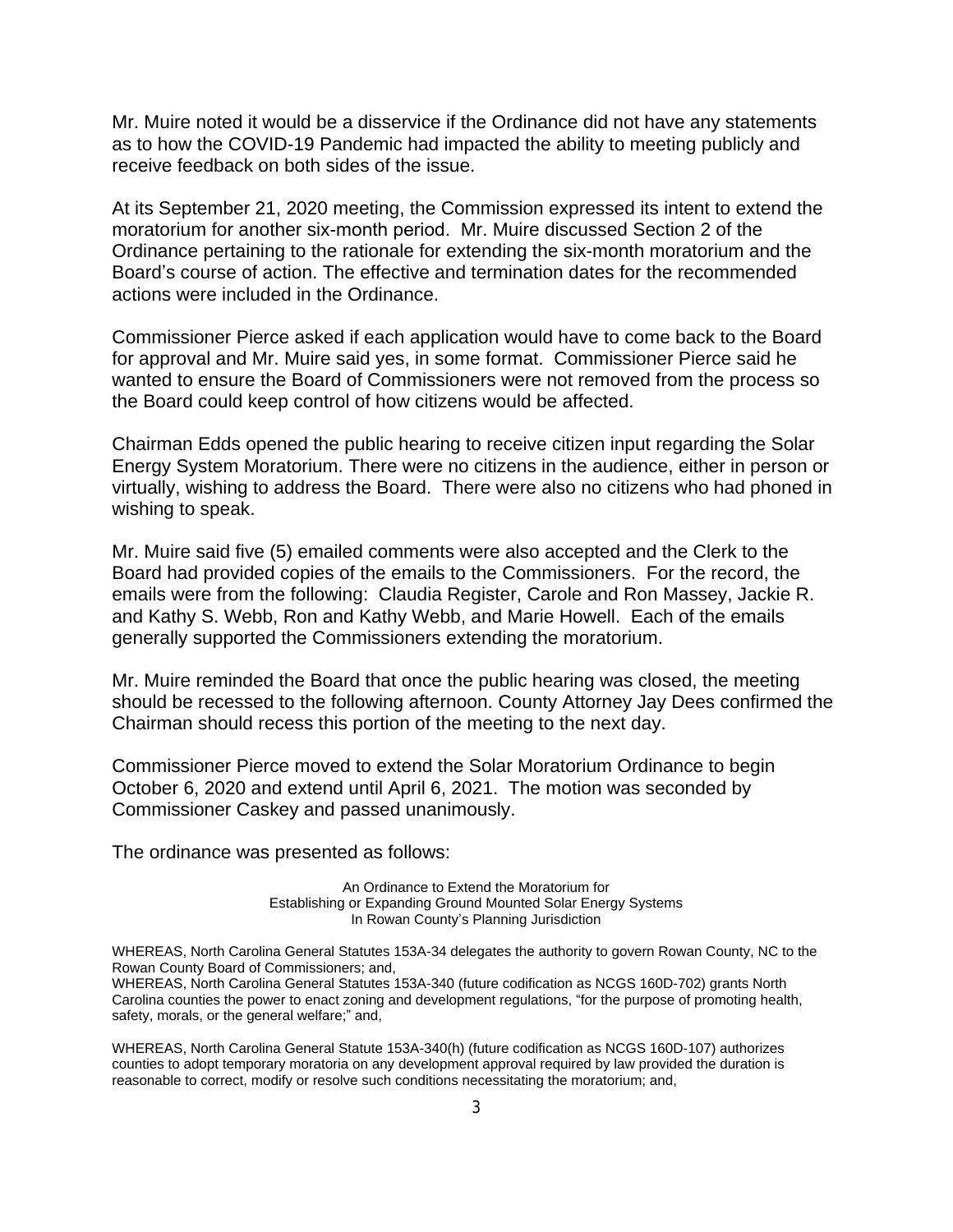WHEREAS, North Carolina General Statute 153A-340(h) (future codification as NCGS 160D-107(e)) allows for renewal or extension of a moratorium when the steps outlined in the course of action still remain or new facts and conditions warrant an extension; and,

WHEREAS, the COVID-19 pandemic is a condition that has affected every aspect of daily life for all U.S. citizens, prompting federal, state and local governments to initiate drastic changes to protect the public health, safety and welfare of the nation, North Carolina and Rowan County; and,

WHEREAS, the North Carolina General Legislature adopted Session Law 2020-3 (Senate Bill 704) on May 4, 2020, entitled "An Act to Provide Aid to North Carolinians In Response to the Coronavirus Disease (COVID-19) Crisis" authorizing a variety of measures and programs allowing for remote meetings; extensions to permit deadlines; extensions for mandated legislative updates and adoption of local planning related ordinances; and,

WHEREAS, Rowan County has taken every precaution to protect not only its citizens, but also its employees by instituting a number of protective measures including remote meetings, but has observed instances where a lack of reliable internet service in parts of the County have prevented some of its citizens from participating in meetings; and,

FURTHERMORE, Rowan County is keenly aware this moratorium is of significant interest to its citizens and the solar industry and desires their input in the process in developing suggested text amendments to the Rowan County Zoning Ordinance; and,

NOW, THEREFORE BE IT RESOLVED, that the Board of County Commissioners of Rowan County, North Carolina, does amend and extend the following:

#### Section I. Title

This ordinance shall be known and may be cited as the Ground Mounted Solar Energy System (Photovoltaic Array) Moratorium for facilities greater than six thousand (6,000) square feet in area located in Rowan County, North Carolina.

Section 2. Problem Statement and Course of Action

Pursuant to NCGS 153A-340(h)(1) (future codification as NCGS 160D-107(e)), the rationale for extending the sixmonth moratorium is substantiated by the following:

a. The COVID-19 Pandemic has impacted the effectiveness and meaningful discussion that local government meetings have proffered.

Inadequacy: Lack of internet connectivity in parts of the County; inability to share ideas and receive I information from all interested parties in a virtual meeting format.

b. The Land Use Plans for the Eastern Area, Western Area and the I-85 South Corridor of Rowan County did not consider or provide recommendations for locating ground mounted solar energy systems greater than 6,000 sq ft in area.

Inadequacy: Recommendations or considerations for locating new ground mounted solar energy systems in the County's land use plans were not provided.

c. The Commission has received complaints from property owners and residents adjoining said facilities during the construction phase related to dust and erosion, vehicular congestion and construction traffic, further exacerbated by a lack of adequate visual separation once operational.

Inadequacy: Text amendments did not provide recommendations for dust and erosion and vehicular congestion during construction phase of the project.

d. Amendments to the Rowan County Zoning Ordinance (RCZO) adopted March 4, 2013 applicable to said facilities did not adequately anticipate their proliferation and associated impacts related to scale, location, setbacks and screening / buffering.

e. Due to the purported longevity of said facilities, the Commission has concerns about ongoing maintenance and decommissioning if no longer operational.

Inadequacy: Although the County's proposed Decommissioning Plan establishes

responsibility and framework for decommissioning, the County still desires to research

issues related to executing the bond and options for designating a payee other than the County in land lease situations.

Absent extension of this ordinance, it is anticipated the County will receive additional applications for these facilities that may create additional or continued conflicts with adjoining land uses. Given the amount of study invested in previous amendment preparations, the County was hopeful this recent extension would have been brief, but the COVID-19 pandemic significantly altered all aspects of daily life. The County believes another brief extension will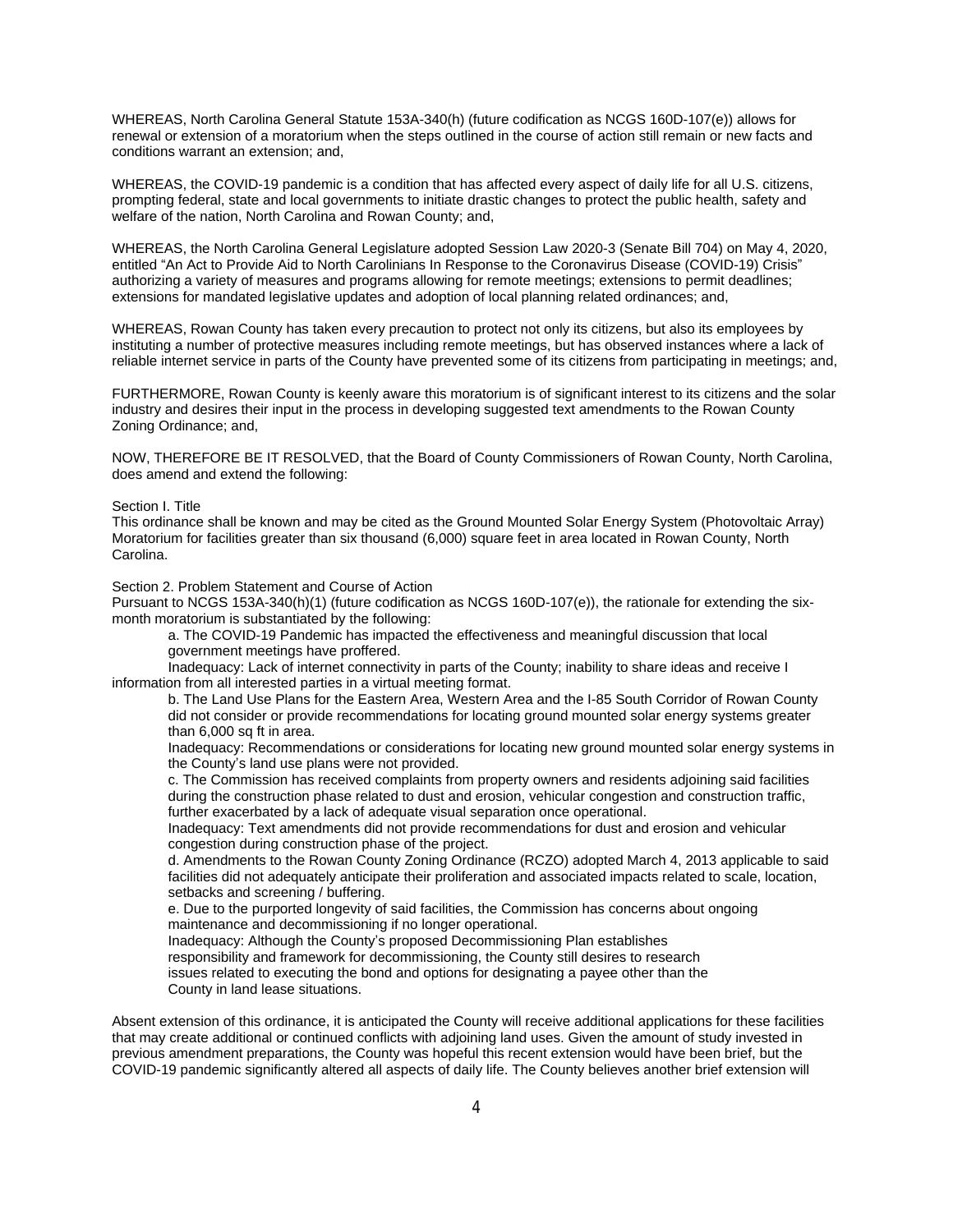allow adequate consideration by both the Planning Board and Board of Commissioners relative to the items listed in Section 2 of this Ordinance.

#### Section 3. Applicability

Pursuant to the requirements of NCGS 153A-340(h)(2) (future codification as NCGS 160D-107(d)2) , this ordinance shall apply to any and all properties in the planning and zoning jurisdiction of Rowan County, NC that submit an application(s) for a building or electrical permit, soil erosion and sedimentation control plan, conditional use or a zoning permit to establish or expand a ground mounted solar energy system (photovoltaic array) in excess of 6,000 sq ft in area. These facilities are classified within Industry Group Number 491 in the 1987 Standard Industrial Classification (SIC) manual.

Extending the moratorium will provide the Rowan County Planning Board an opportunity to finalize text amendments that address the primary and secondary impacts associated with these facilities and prepare recommendations for the Board of Commissioners to consider as amendments to the RCZO and the Eastern Area, Western Area and the I-85 South Corridor Land Use Plans, as applicable.

#### Section 4. Moratorium Duration

The extension of this moratorium ordinance shall be in effect for an additional six (6) month time period beginning October 6, 2020 until April 6, 2021 unless such revisions to the RCZO are adopted prior to the moratorium deadline enumerated in this section. The six (6) month extension is reasonable to the extent that it allows the Planning Board to further study the items of 'inadequacy' identified in Section 2 of this Ordinance.

#### Section 5. Schedule of Actions

Upon extension of this moratorium ordinance, the Rowan County Board of Commissioners will direct the Planning Board to update its recommended amendments to the RCZO standards based on this schedule. Depending on duration, the scheduled activities will coincide with the 6-month moratorium.

October – December 2020 Planning Board will prepare DRAFT text amendments to the RCZO as directed herein

January 2021: Planning Staff will provide DRAFT text amendments to the Rowan County Board of Commissioners for direction and guidance

January - February 2021: Suggested revisions or guidance from the Board of Commissioners will be incorporated into the DRAFT text amendments (as necessary)

February 2021: Rowan County Planning Board will conduct a Courtesy Hearing on the DRAFT text amendments and provide its recommendation to the Board of Commissioners

March 2021: Board of Commissioners schedules Public Hearing for Planning Board's recommended DRAFT text amendments

April 5, 2021: Board of Commissioners conducts Public Hearing

Section 6. Exception to Moratorium Provisions

This moratorium does not apply to the rights of an individual to erect or place solar collectors on residential property as allowed per NCGS 153A-144.

Section 7. Effective and Termination Dates

This ordinance shall be extended and enforced as of the 6th day of October, 2020 until April 5, 2021 unless its terms and duration are amended by the Rowan County Board of Commissioners.

#### **4. PUBLIC HEARING FOR CDBG-CV APPLICATION**

Assistant County Manager/Chief Information Officer Randy Cress said Rowan County was preparing an application to the North Carolina Department of Commerce for the Community Development Block Grant Coronavirus (CDBG-CV) to respond to and recover from the health and economic impacts of COVID-19. Mr. Cress said the public hearing would be the first of two (2) that were required for the CDBG-CV Application (Grant). The maximum grant amount was \$900,000 per grantee with some restrictions for specific activities. There was no minimum grant amount.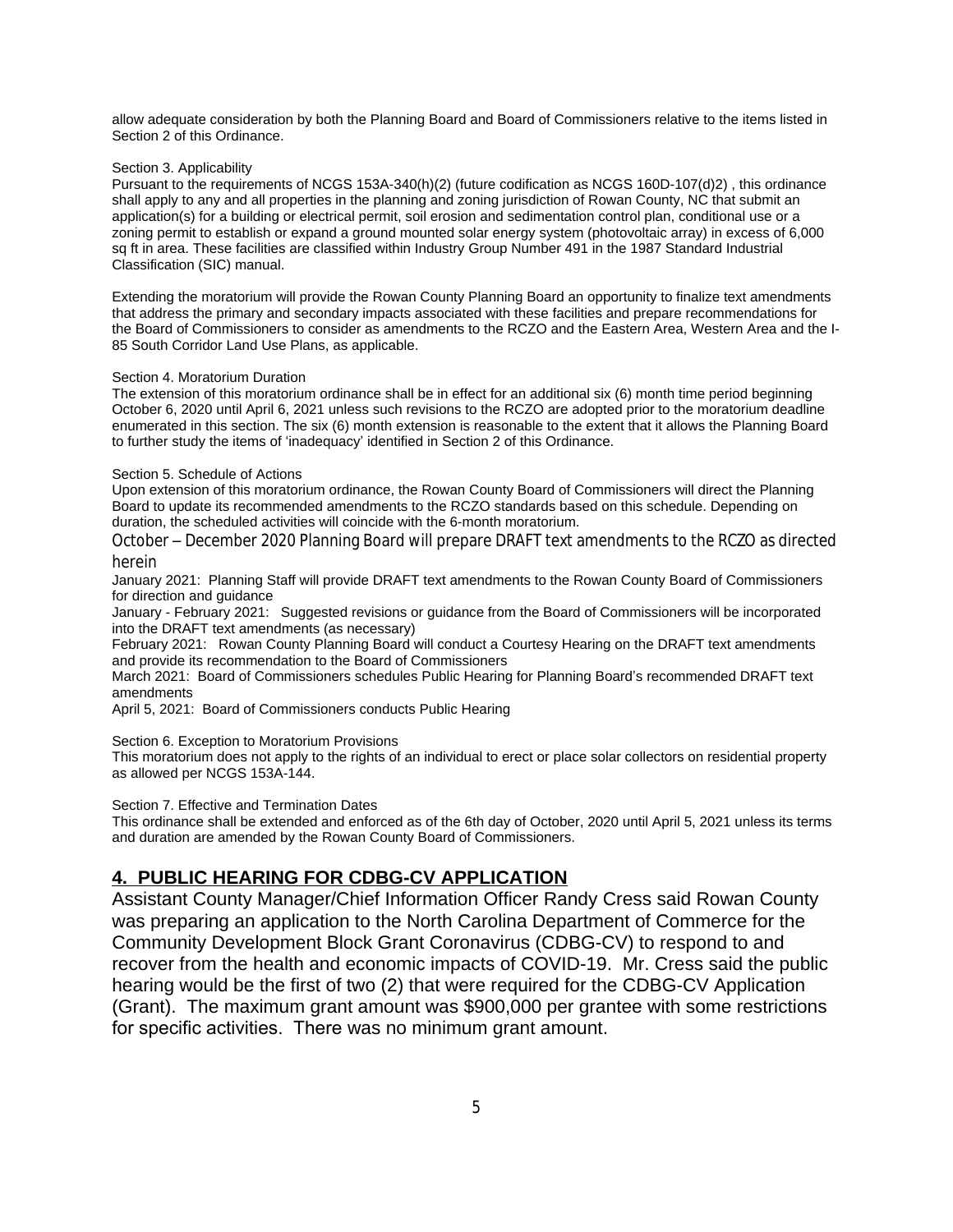The objective of the CDBG-CV program is to provide programs that benefit low to moderate income (LMI) people. All activities must result in achievement objective, typically by providing services to an LMI clientele or to LMI persons residing in a qualified area. Funds must be used for public services, public facilities, and special economic development activities that prevent, respond to, or prepare for COVID-19.

The purpose of the hearing was to obtain citizens input into the identification of economic needs and desired economic development activities. The input from the hearing would be incorporated into the County's consideration and submission of a CDBG-CV application to the Department of Commerce.

Chairman Edds opened the public hearing to receive citizen input regarding the CDBG-CV application. The following individuals came forward to speak on the matter:

- Cindy Fink, Executive Director of Meals on Wheels (MOW), encouraged the Board to apply for the Grant. Ms. Fink discussed the West End Plaza Kitchen and Transport Project, which was proposed to be located in the former K&W Cafeteria facility and would serve low to moderate income individuals.
- Patty Overcash, Executive Director of Rowan Partners for Education (RPE), spoke in support of the Grant application. Ms. Overcash said it was the mission of RPE to support Rowan-Salisbury School System (RSSS). Ms. Overcash shared how RPE could utilize grant funds to enable students to complete projects that may have associated costs that families could not afford.

With no one else having submitted written comments, phoned in, or coming forward to address the Board, Chairman Edds closed the public hearing.

Chairman Edds reported no other action was required at this time.

## **5. CONSIDER FSW-02-20: PATTERSON REQUEST**

This item was deleted from the agenda at the beginning of the meeting.

## **6. PRESENTATION BY THE BOGLE FIRM FOR DESIGN SOLUTIONS PHASE OF CARES ACT PROJECT**

Architect Pete Bogle of The Bogle Firm, reported that Phase I was under construction. Using a power point, Mr. Bogle provided a recap of what had been done.

Mr. Bogle then discussed the Design Solutions/Phase 2 of the contract as follows:

Focus on:

- Provide separation of Public / Staff with customer friendly appearance and functionality
	- $\triangleright$  Clear barriers with minimal framing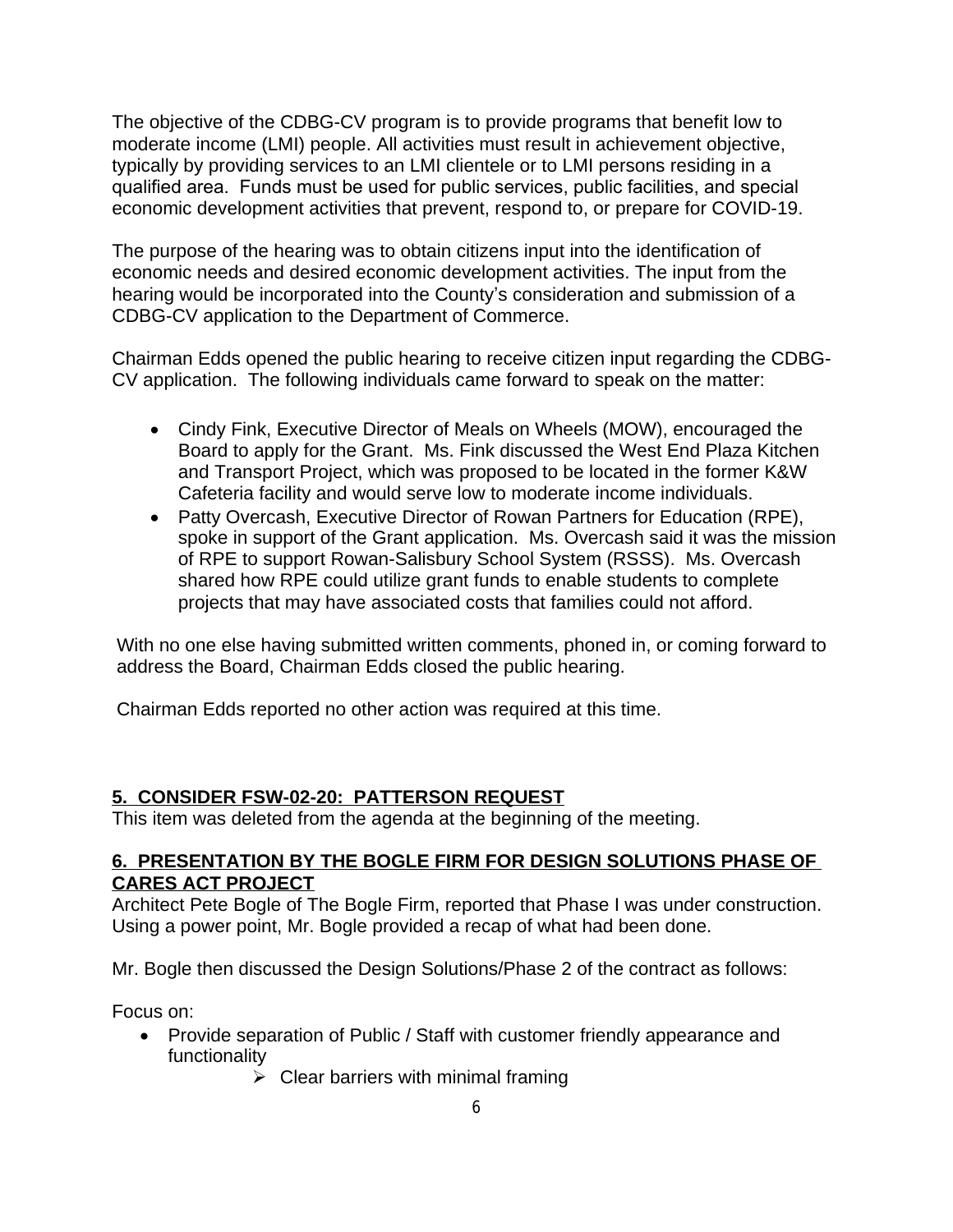- $\triangleright$  Communicators
- Improved Circulation to allow distancing
	- $\triangleright$  Queuing areas, drop off options, one-way circulation
- Improved staffing arrangements to provide separation and distancing between staff workstations
	- $\triangleright$  Workstations Cubicles
	- $\triangleright$  Improved space planning
- Touch free entries at high traffic doors
	- Justice Center main entry/exit
	- $\geq 402$  N Main, main entry/exit
	- Elections Board One Stop
- Temperature Scan Tunnels Justice Center (x3), DSS

Continuing with the power point, Mr. Bogle reviewed the priorities list, as well as the alternates.

# **ROWAN COUNTY FACILITIES**

- •Justice Center
- •Clerk of Court
- •Courthouse
- •District Attorney Office
- •Rowan County Detention Center
- •Rowan County Sheriff's Office
- •County of Rowan Building (402 N Main)
- •Tax Accessor and Business Tax Office
- •Building Inspections
- •Tax Collection
- •Environmental Health
- •Department of Social Services
- •Health Department
- •Landis Sheriff's Office (ALTERNATE)
- •Satellite Jail (ALTERNATE)
- •Magistrates Office (ALTERNATE)
- •Elections Board (ALTERNATE)
- •911 Communications (ALTERNATE)

The next steps for Design Solutions were: Publish Bid Documents

- $\triangleright$  Drawings: Plans, details, interior elevations
- $\triangleright$  Specifications
- $\triangleright$  Bidding forms, MBWE forms, etc.
- $\triangleright$  Contingencies and Allowances

Submit for Plan Reviews, Rowan BCE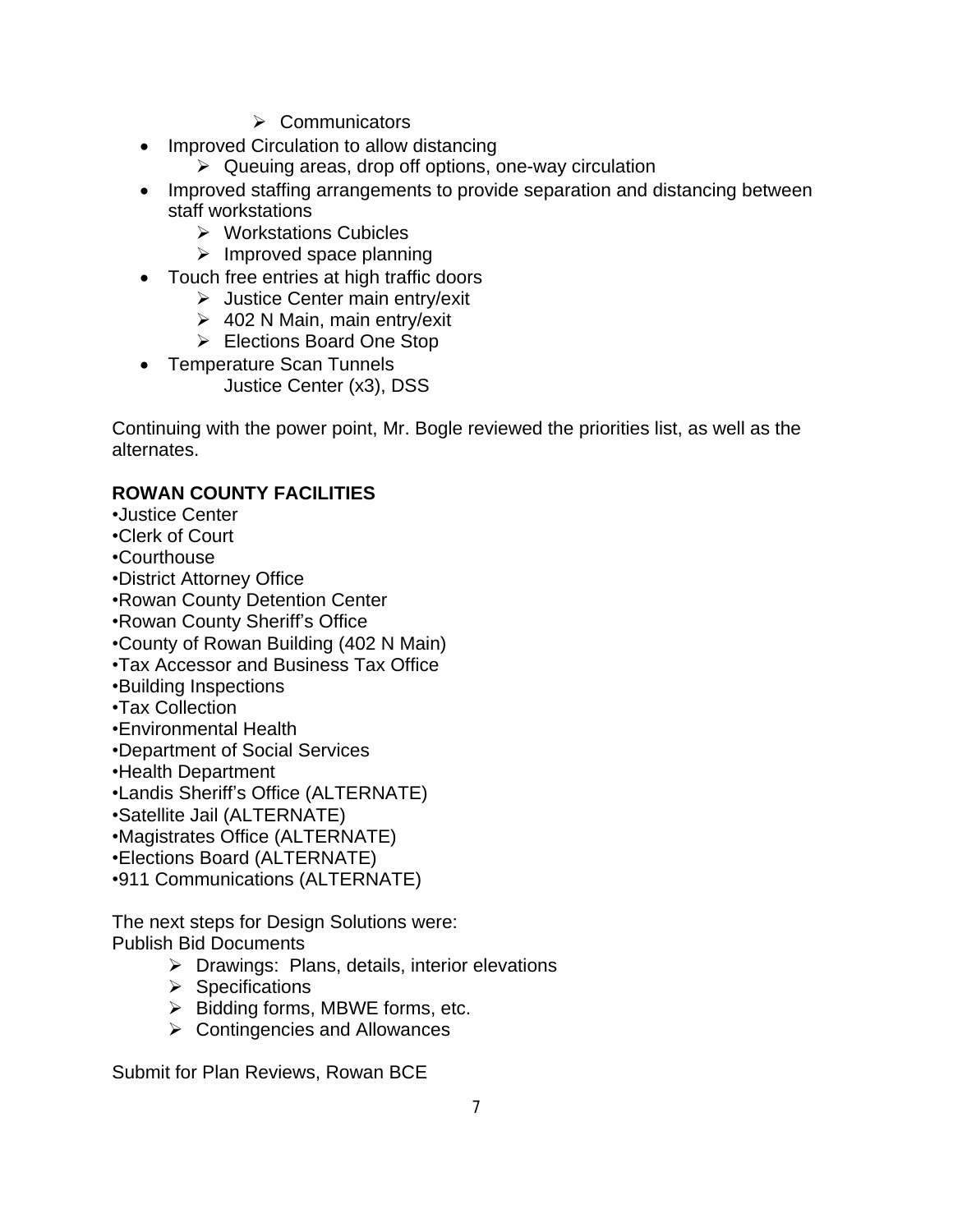| • Advertise for Bids  | 10/06/20   |
|-----------------------|------------|
| • Bid Date            | 10/19/2020 |
| • Present Bids to BOC | 10/19/2020 |
| • Award Bid           | 10/21/2020 |

Chairman Edds questioned the price of the temperature scanners and asked if the scanners were an expense the County should invest in when the hope was the scanners would not be needed next year. Mr. Bogle said the scanners were listed as alternates and were estimated at \$35,000 per unit.

Commissioner Pierce asked who would man the scanners and Mr. Bogle responded the Sheriff's Deputies who were currently manning the courthouse entryways would also man the scanners.

Commissioner Pierce expressed concern that someone could have a temperature unrelated to COVID-19, which would prevent the individual from taking care of business in the courthouse. Mr. Bogle said the current protocol was to reschedule court for individuals with a temperature of more than 100.4 degrees.

Commissioner Klusman referred to indoor air quality and asked if there was a recommended level from the Center for Disease Control (CDC) for fresh air in/pushing air out, or, if the air in county buildings was being recirculated. Mr. Bogle explained that with COVID-19 most of the virus was spread through droplets and the dangers were not really with the virus being pulled through the air. Mr. Bogle said the latest reports indicated taking the other measures that had been discussed first and then consider air purifiers.

In response to an inquiry from Commissioner Greene, Mr. Bogle said the window at the tax office would be a walk-up window and not a drive-through.

At the request of Commissioner Caskey, Mr. Bogle provided more details on the recommended improvements for the Liberty Street entryway at the Justice Center.

Commissioner Pierce moved to approve and allow The Bogle Firm to advertise for bids. The motion was seconded by Commissioner Greene and passed unanimously.

## **7. LITTER REPORT**

Chairman Edds reported that Rowan County Staff removed 6,560 lbs. of roadside debris and litter during the two-week period beginning Monday, September 7, 2020 through Friday, September 18, 2020.

#### **8. CONSIDER APPROVAL OF BUDGET AMENDMENTS**

Finance Director James Howden presented the following budget amendments for the Board's consideration: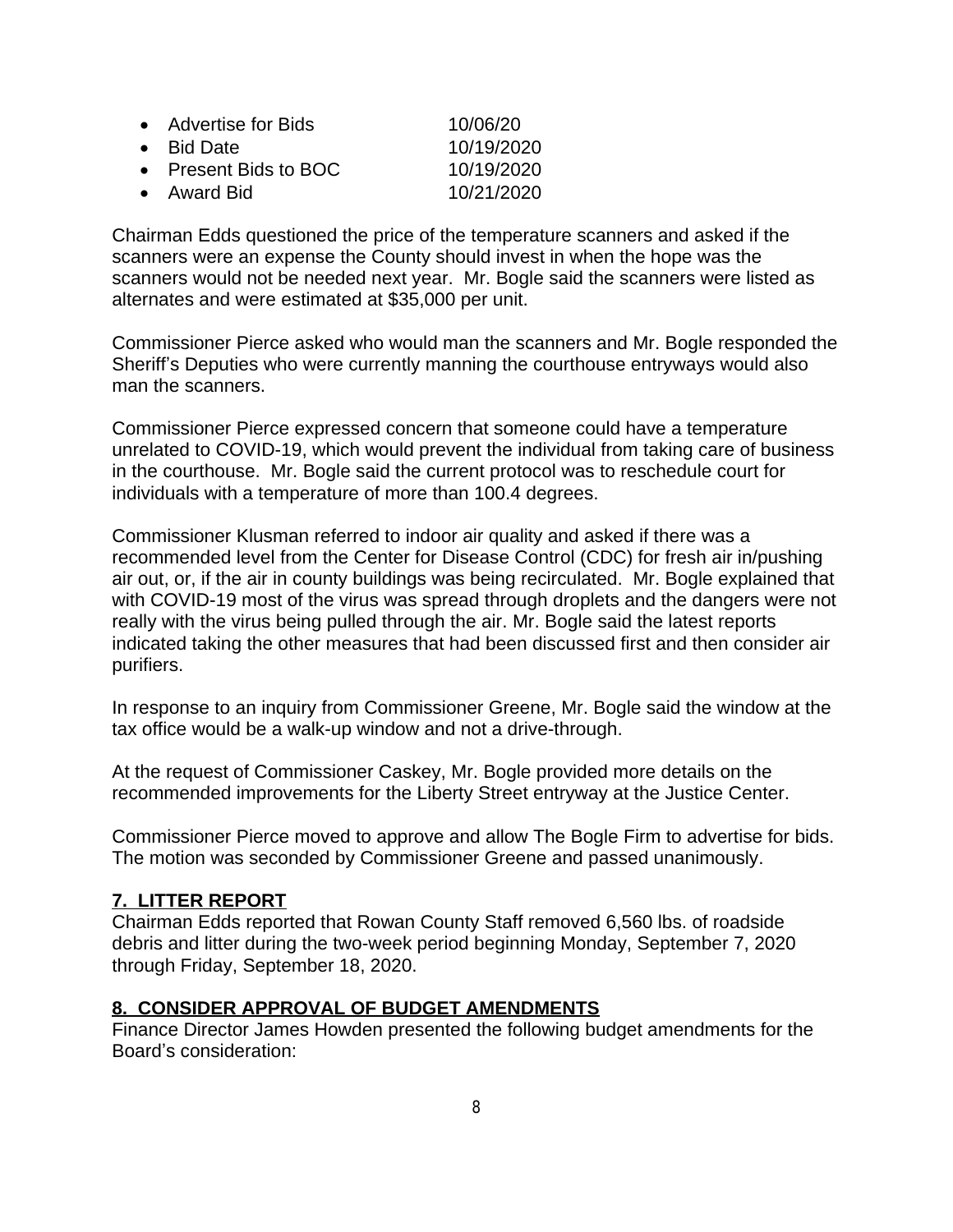- Sheriff Recognize funds donated and budget to RCSO K-9 Fund, which is where the Freedom Cruisers Riders Club requested the funds go. - \$1,408
- Finance Recognize reserved funds from FY 2020 for the Library. Reserved funds represent money received by a Department for a restricted purpose. The funds that have not been spent by year-end are budgeted for expenditure in the new fiscal year. - \$19,877
- Finance Recognize reserved funds from FY 2020 for Emergency Services. Reserved funds represent money received by a Department for a restricted purpose. The funds that have not been spent by year-end are budgeted for expenditure in the new fiscal year. - \$24,451
- Rowan Transit Increase to budget for CARES Act funding through Centralina Area Agency on Aging Centralina Council of Governments. - \$64,200
- Health Department Disperse awarded funding per Agreement Addendum 403 WIC. - \$12,012
- Health Department Disperse awarded funding per Agreement Addendum 168 Maternal Health Innovation. - \$7,500
- Health Department Disperse awarded COVID funding 539 Health ELC CARES. - \$53,490
- Social Services Amendment to budget Federal CARES Act Funding to support APS/CPS/Services and Foster Care Stipend Payments. State is now advancing funding. This amendment is to balance budget to EFT. Reference journal 02-234 for CPS/APS funding. Reference journal 02-10 for foster care funding. Expenditures will be reimbursed at 100% requiring no county funds. - \$79,729
- Finance Recognize reserved funds from FY 2020 for Animal Services grants and donations. Reserved funds represent money received by a Department for a restricted purpose. The funds that have not been spent by year-end are budgeted for expenditure in the new fiscal year. - \$47,098
- Finance Recognize reserved funds from FY 2020 for Register of Deeds. Reserved funds represent money received by a Department for a restricted purpose. The funds that have not been spent by year-end are budgeted for expenditure in the new fiscal year. - \$76,167
- Finance Recognize reserved funds from FY 2020 for the Sheriff's Office. Reserved funds represent money received by a Department for a restricted purpose. The funds that have not been spent by year-end are budgeted for expenditure in the new fiscal year. - \$253,260
- Finance Recognize reserved funds from FY 2020 for Parks and Recreation. Reserved funds represent money received by a Department for a restricted purpose. The funds that have not been spent by year-end are budgeted for expenditure in the new fiscal year. \$22,091
- Finance Budget COVID-19 revenue and expenditures for the Airport. \$69,000

Commissioner Pierce moved approval of the budget amendments as presented. The motion was seconded by Commissioner Greene and passed unanimously.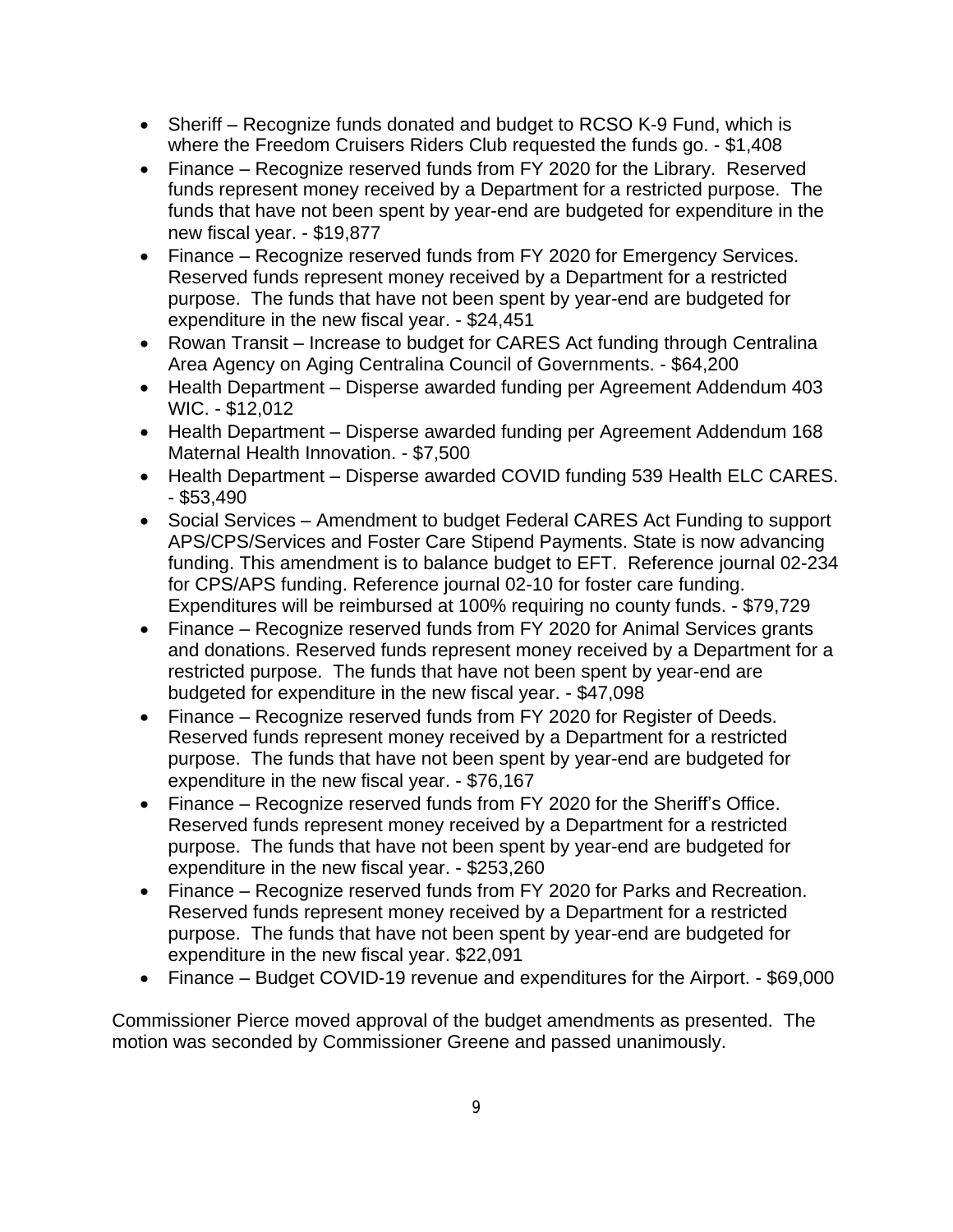## **9. CONSIDER APPROVAL OF BOARD APPOINTMENTS LOCAL EMERGENCY PLANNING COMMITTEE**

Allen Cress, Interim Emergency Services Chief, applied to the vacant Public Safety seat. There are no term limits for this Committee.

Commissioner Pierce moved, Commissioner Klusman seconded and the vote to appoint Mr. Cress as requested passed unanimously.

# **INDUSTRIAL FACILITIES AND POLLUTION CONTROL FINANCING AUTHORITY**

Bradford Basinger applied for a vacant at-large seat and if appointed, the term would expire July 31, 2025.

Commissioner Pierce moved, Commissioner Caskey seconded and the vote to appoint Mr. Basinger passed unanimously.

## **NURSING HOME ADVISORY COMMITTEE**

Lena Sellers-Crook applied for reappointment; however, she has fulfilled the term limitations established by the Board of Commissioners.

Due to the difficulty of finding volunteers for this Committee, the Board is asked to consider waiving the term limits and to reappoint Ms. Sellers-Crook for a three-year term that will expire February 28, 2023.

Commissioner Pierce moved to waive the term limits as established by the Board of Commissioners. The motion was seconded by Commissioner Caskey and carried unanimously.

Commissioner Pierce moved, Commissioner Caskey seconded and the vote to reappoint Ms. Sellers-Crook passed unanimously.

## **ROWAN COUNTY RESCUE SQUAD**

For record-keeping purposes, the Board was asked to make two (2) appointments to the Rowan County Rescue Squad.

## *1. Vacant Seat for Emergency Services Chief*

Allen Cress was previously appointed to fill the seat on the Rowan County Rescue Squad as the Telecommunications Chief.

Mr. Cress has since been selected by the County Manager to serve as the Interim Emergency Services Chief. The Commissioners are asked to appoint Mr. Cress to the Rescue Squad's currently vacant seat of Emergency Services Chief in order for the Rescue Squad to maintain full membership. There are no term ending dates for this appointment.